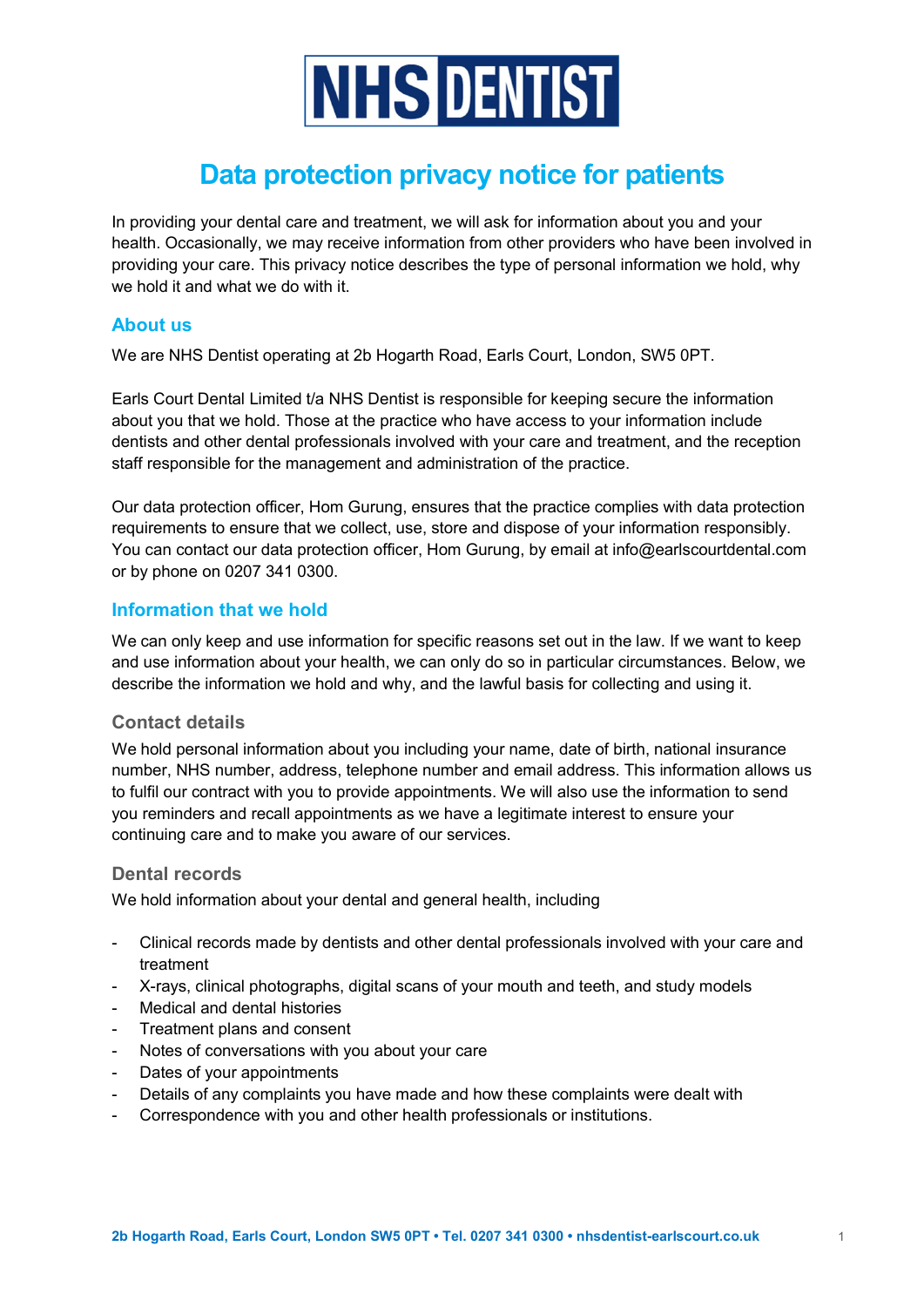

We collect and use this information to allow us to fulfil our contract with you to discuss your treatment options and provide dental care that meets your needs. We also use this information for the legitimate interest of ensuring the quality of the treatment we provide.

## Financial information

We hold information about the fees we have charged, the amounts you have paid and some payment details. This information forms part of our contractual obligation to you to provide dental care and allows us to meet legal financial requirements.

Where your dental care is provided under the terms of the NHS, we are required to complete statutory forms to allow payments to be processed. This is an NHS requirement.

#### How we use your information

To provide you with the dental care and treatment that you need, we require up-to-date and accurate information about you.

We will share your information with any hospital or referral centre in connection with your dental treatment.

We may contact you to conduct patient surveys or to find out if you are happy with the treatment you received for quality control purposes.

We will seek your preference for how we contact you about your dental care. Our usual methods are telephone, email or letter.

If we wish to use your information for dental research or dental education, we will discuss this with you and seek your consent. Depending on the purpose and if possible, we will anonymise your information. If this is not possible, we will inform you and discuss your options.

We may use your contact details to inform you of products and services available at our practice.

# Sharing information

Your information is normally used only by those working at the practice but there may be instances where we need to share it – for example, with:

- Your doctor
- The hospital or community dental services or other health professionals caring for you
- Specialist dental or medical services to which we may refer you
- NHS payment authorities
- The Department for Work and Pensions and its agencies, where you are claiming exemption or remission from NHS charges
- Dental laboratories
- Debt collection agencies
- Private dental schemes of which you are a member.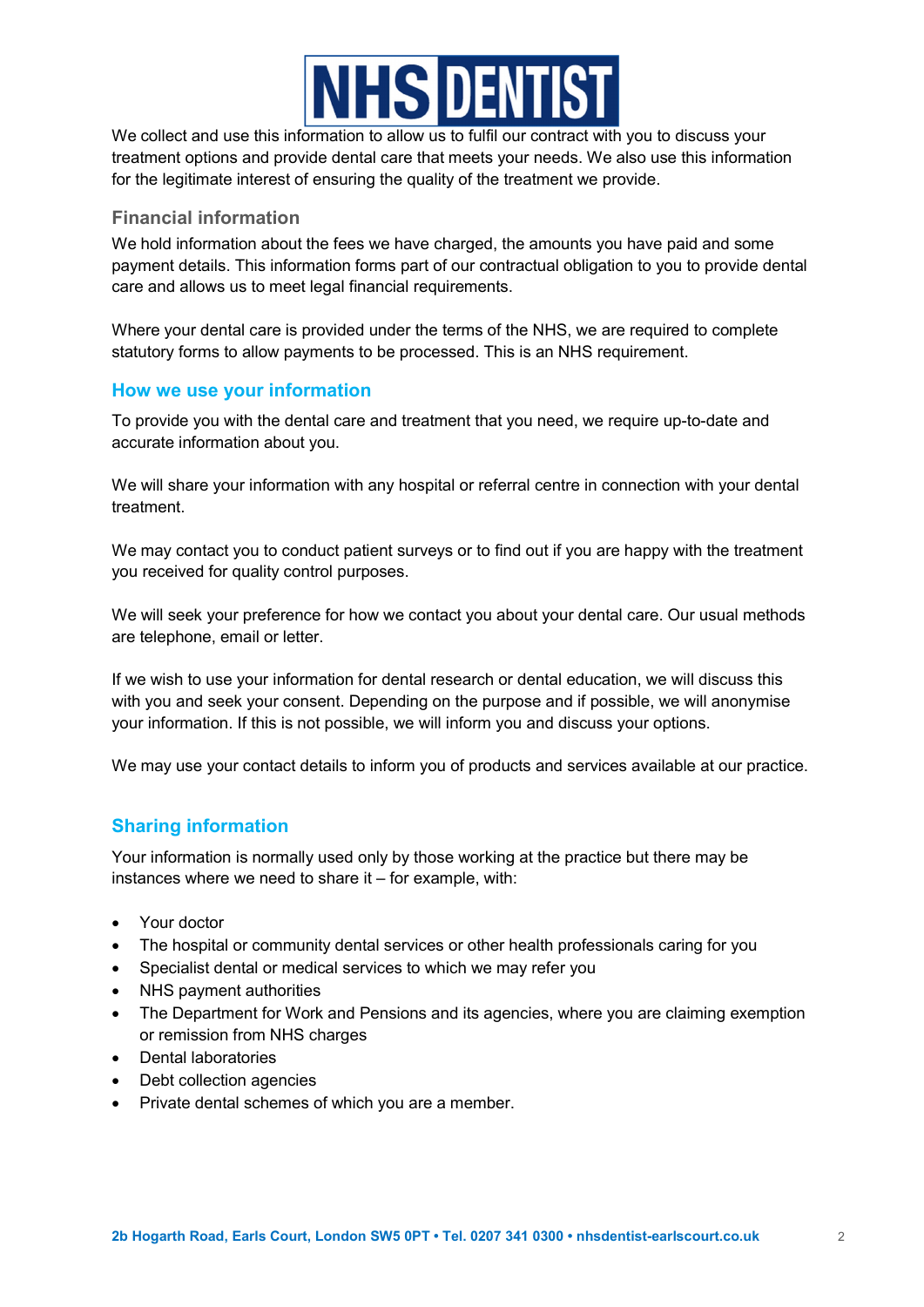

We will only disclose your information on a need-to-know basis and will limit any information that we share to the minimum necessary. We will let you know in advance if we send your medical information to another medical provider and we will give you the details of that provider at that time.

In certain circumstances or if required by law, we may need to disclose your information to a third party not connected with your health care, including HMRC or other law enforcement or government agencies.

# National data opt-out policy

NHS Dentist is one of many organisations working in the health and care system to improve care for patients and the public.

Whenever you use a health or care service (A&E or community care services, for example), personal information is collected and stored on your patient record to ensure that you receive the best and most appropriate care and treatment. The information collected can also be used by and provided to other organisations for purposes beyond your individual care, for example, to provide better health and care for you, your family and future generations by:

- Improving the quality and standards of care provided
- Research into the development of new treatments
- Preventing illness and diseases
- Monitoring safety
- Planning services.

Information about your health and care is confidential and can only be used where allowed by law. Mostly, information used for research and planning is anonymised so that you cannot be identified; your confidentiality is maintained.

You can choose whether you want your confidential information to be used in this way. If you are happy with this use of your information, you do not need to do anything. If you wish to opt out, your confidential information will be used only to support your individual care.

You can register your choice and find out more at nhs.uk/your-nhs-data-matters – including

- What is meant by 'confidential patient information'
- Examples of when confidential patient information is used for individual care and examples of when it is used for purposes beyond individual care
- The benefits of sharing data and who uses it
- How your data is protected
- Situations where opt-out will not apply

You can change your choice at any time.

Your information will not be shared with insurance companies or used for marketing purposes without your specific agreement.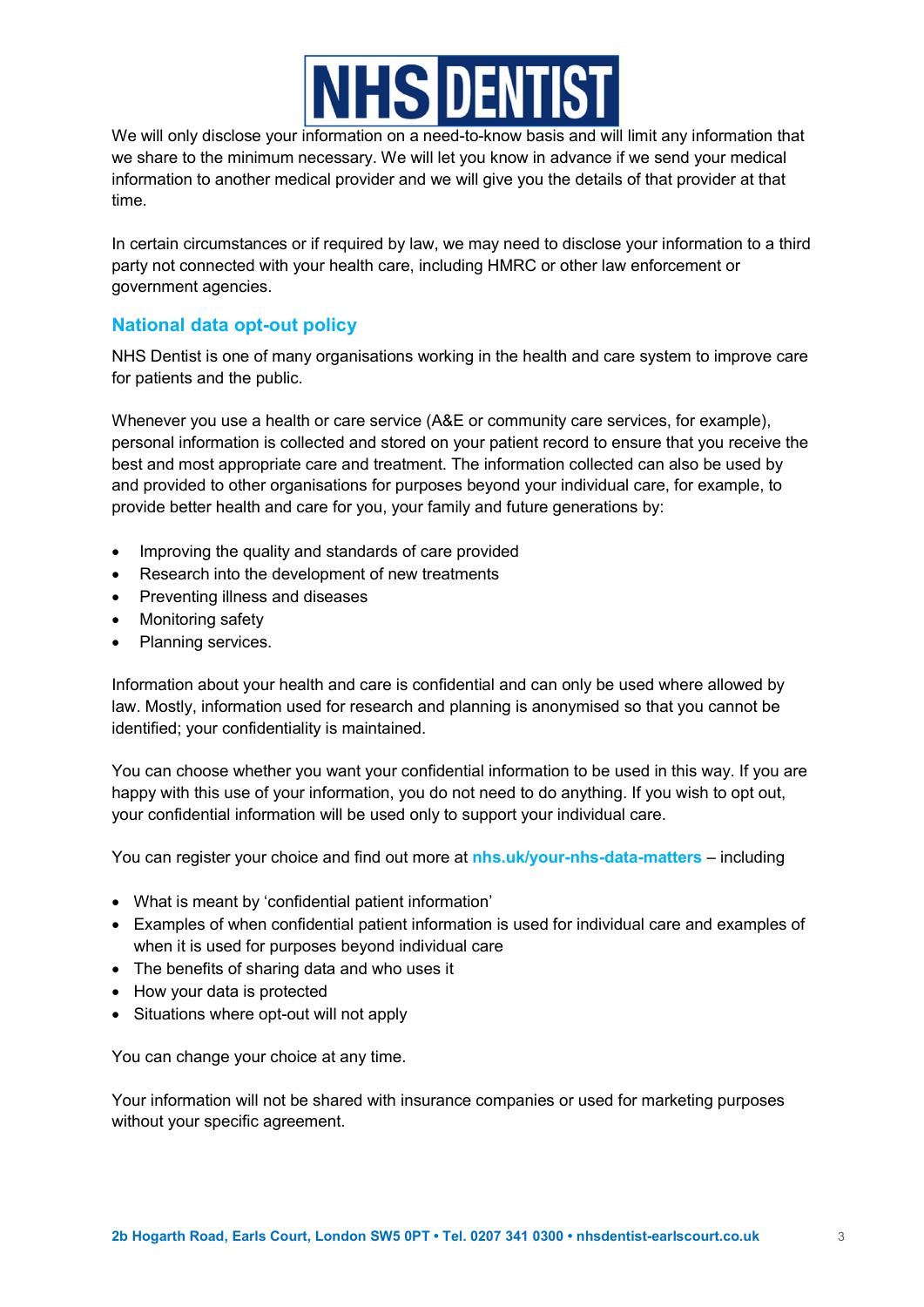

# Keeping your information safe

We store your personal information securely on our practice computer system. Your information cannot be accessed by those who do not work at the practice; only those working at the practice have access to your information. They understand their legal responsibility to maintain confidentiality and follow practice procedures to ensure this.

We take precautions to ensure security of the practice premises, the practice filing systems and computers.

We use high-quality specialist dental software to record and use your personal information safely and effectively. Our computer system has a secure audit trail and we back-up information routinely.

We use cloud computing facilities for storing some of your information. The practice has a rigorous agreement with our provider to ensure that we meet the obligations described in this policy and that we keep your information securely.

We keep your records for 10 years after the date of your last visit to the Practice or until you reach the age of 25 years, whichever is the longer. At your request, we will delete non-essential information (for example some contact details) before the end of this period.

# Access to your information and other rights

You have a right to access the information that we hold about you and to receive a copy. We do not usually charge you for copies of your information; if we pass on a charge, we will explain the reasons.

You can also request us to

- Correct any information that you believe is inaccurate or incomplete. If we have disclosed that information to a third party, we will let them know about the change.
- Erase some of the information we hold. For legal reasons, we may be unable to erase certain information (for example, information about your dental treatment). However, we can, if you ask us to, delete some contact details and other non-clinical information.
- Stop using your information for example, sending you reminders for appointments or information about our service. Even if you have given us consent to send you marketing information, you may withdraw that consent at any time.
- Stop using information if you believe the information is inaccurate or you believe we are using your information illegally.
- Supply your information electronically to another dentist.

If we are relying on your consent to use your personal information for a particular purpose, you may withdraw your consent at any time and we will stop using your information for that purpose.

All requests should be made by email to our data protection officer at info@earlscourtdental.com